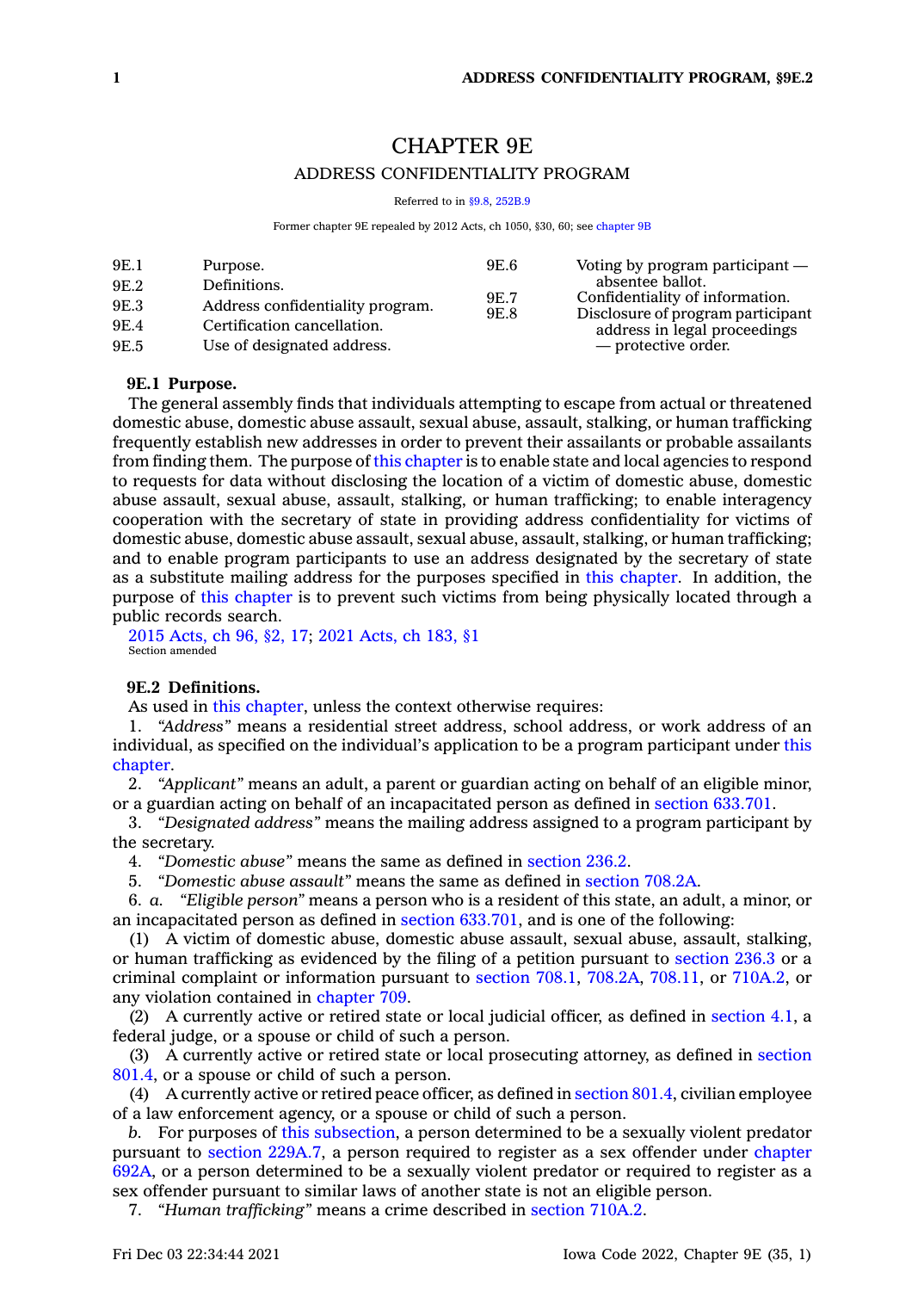#### **§9E.2, ADDRESS CONFIDENTIALITY PROGRAM 2**

8. *"Mail"* means first-class letters and flats delivered via the United States postal service, including priority, express, and certified mail, and excluding packages, parcels, periodicals, and catalogues, unless they are clearly identifiable as pharmaceuticals or clearly indicate that they are sent by <sup>a</sup> state or county government agency.

9. *"Program"* means the address confidentiality program established in this [chapter](https://www.legis.iowa.gov/docs/code//9E.pdf).

10. *"Program participant"* means an individual certified by the secretary as <sup>a</sup> program participant under [section](https://www.legis.iowa.gov/docs/code/9E.3.pdf) 9E.3.

11. *"Secretary"* means the secretary of state.

12. *"Sexual abuse"* means <sup>a</sup> violation of any provision of [chapter](https://www.legis.iowa.gov/docs/code//709.pdf) 709.

13. *"Stalking"* means the same as defined in [section](https://www.legis.iowa.gov/docs/code/708.11.pdf) 708.11.

2015 [Acts,](https://www.legis.iowa.gov/docs/acts/2015/CH0096.pdf) ch 96, §3, 17; 2018 Acts, ch [1149,](https://www.legis.iowa.gov/docs/acts/2018/CH1149.pdf) §1, 12; 2021 [Acts,](https://www.legis.iowa.gov/docs/acts/2021/CH0183.pdf) ch 183, §2 Subsection 6, paragraph <sup>a</sup> amended

#### **9E.3 Address confidentiality program.**

1. *Application.* The secretary shall certify an eligible person as <sup>a</sup> program participant if the secretary receives an application containing all of the following information:

*a.* The full legal name of the eligible person.

*b.* A statement by the applicant that the applicant has good reason to believe the following:

(1) Either of the following:

(a) The eligible person listed on the application is <sup>a</sup> victim of domestic abuse, domestic abuse assault, sexual abuse, assault, stalking, or human trafficking.

(b) The eligible person fears for the person's safety, the safety of another person who resides in the same household as the eligible person, or the safety of persons on whose behalf the application is made.

(2) The eligible person is not applying for certification as <sup>a</sup> program participant in order to avoid prosecution.

*c.* A designation of the secretary as the agent for service of process and for the purpose of receipt of mail.

*d.* The telephone number or telephone numbers where the secretary can contact the applicant or eligible person.

*e.* The residential address of the eligible person, disclosure of which could lead to an increased risk of domestic abuse, domestic abuse assault, sexual abuse, assault, stalking, or human trafficking.

*f.* If mail cannot be delivered to the residential address of the eligible person, the address to which mail can be sent to the eligible person.

*g.* A statement whether the eligible person would like information on becoming an absentee ballot recipient pursuant to [section](https://www.legis.iowa.gov/docs/code/9E.6.pdf) 9E.6.

*h.* A statement from the eligible person that gives the secretary consent to confirm the eligible person's participation in the program to <sup>a</sup> third party.

*i.* The signature of the applicant indicating the applicant's authority to act on behalf of the eligible person, if appropriate.

*j.* The date the application was signed.

*k.* Any other information as required by the secretary pursuant to rule.

2. *Filing.* Applications shall be filed with the secretary.

3. *Certification.* Upon the filing of <sup>a</sup> complete application, the secretary shall certify the eligible person as <sup>a</sup> program participant. A program participant shall be certified for four years following the date the application is certified by the secretary unless the certification is canceled, withdrawn, or invalidated. The secretary shall establish by rule <sup>a</sup> renewal procedure for recertification.

4. *Changes in information.* A program participant or an applicant shall inform the secretary of any changes in the program participant's information submitted on the application.

5. *Designated address.* The secretary shall assign <sup>a</sup> designated address to which all mail for <sup>a</sup> program participant shall be sent.

6. *Attaining age of majority.* An individual who was <sup>a</sup> minor when the person was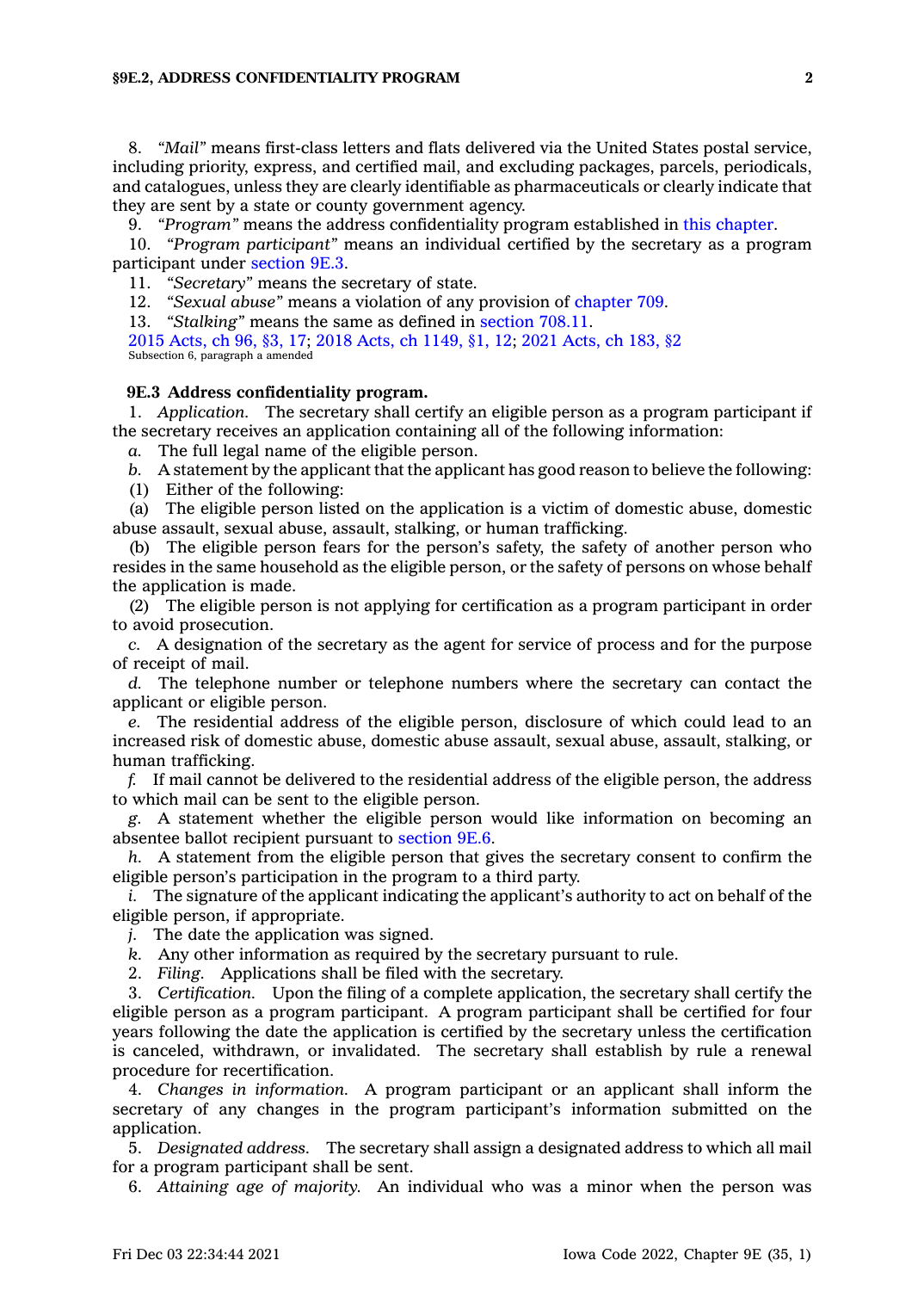certified as <sup>a</sup> program participant is responsible for changes in information and renewal after the individual reaches the age of eighteen.

7. *Liability.* A governmental body, as defined in [section](https://www.legis.iowa.gov/docs/code/21.2.pdf) 21.2, or an entity created pursuant to [chapter](https://www.legis.iowa.gov/docs/code//28E.pdf) 28E, shall not be liable for acts or omissions relating to this [chapter](https://www.legis.iowa.gov/docs/code//9E.pdf). 2015 [Acts,](https://www.legis.iowa.gov/docs/acts/2015/CH0096.pdf) ch 96, §4, 17; 2017 [Acts,](https://www.legis.iowa.gov/docs/acts/2017/CH0029.pdf) ch 29, §9, 10; 2021 [Acts,](https://www.legis.iowa.gov/docs/acts/2021/CH0183.pdf) ch 183, §3, 4

Referred to in [§9E.2](https://www.legis.iowa.gov/docs/code/9E.2.pdf) Subsection 1, paragraph b, subparagraph (1), subparagraph division (a) amended Subsection 1, paragraph <sup>e</sup> amended

#### **9E.4 Certification cancellation.**

1. The secretary may cancel <sup>a</sup> program participant's certification under any of the following circumstances:

*a.* The program participant's legal name or contact information changes, unless the program participant provides the secretary with prior written notice of the name change or contact information.

*b.* Mail forwarded by the secretary to the program participant's address is returned as undeliverable by the United States postal service.

*c.* The program participant is no longer eligible for the program.

*d.* The program participant does not accept service of process or is unavailable for delivery of service of process as described in section 9E.5, [subsection](https://www.legis.iowa.gov/docs/code/9E.5.pdf) 4.

2. The secretary shall cancel <sup>a</sup> program participant's certification if the program participant's application contains false information.

2015 [Acts,](https://www.legis.iowa.gov/docs/acts/2015/CH0096.pdf) ch 96, §5, 17

## **9E.5 Use of designated address.**

1. When <sup>a</sup> program participant presents the program participant's designated address to any person, that designated address shall be accepted as the address of the program participant. The person shall not require the program participant to submit any other address that could be used to physically locate the program participant either as <sup>a</sup> substitute address or in addition to the designated address, or as <sup>a</sup> condition of receiving <sup>a</sup> service or benefit, unless the service or benefit would be impossible to provide without knowledge of the program participant's physical location.

2. A program participant may use the designated address as the program participant's work address.

3. The secretary shall forward all mail sent to the designated address to the program participant.

4. The office of the secretary of state shall act as agent of the program participant for purposes of service of process. The secretary shall forward any service of process received by the office of the secretary of state by certified mail, return receipt requested to the designated address of the program participant within three days of receipt in the office of the secretary of state. A program participant shall either accept or reject service of process and the secretary shall notify the person initiating the service of process, unless such person is not ascertainable from the service of process documents, of the date of the program participant's acceptance or rejection of the service of process. The date of service of the service of process is the date of the participant's acceptance or rejection.

5. If <sup>a</sup> program participant has notified <sup>a</sup> person in writing, on <sup>a</sup> form prescribed by the secretary, that the individual is <sup>a</sup> program participant and of the requirements of this [section](https://www.legis.iowa.gov/docs/code/9E.5.pdf), the person shall not knowingly disclose the program participant's address, unless any of the following:

*a.* The person to whom the address is disclosed also lives, works, or goes to school at the address disclosed.

*b.* The program participant has provided written consent to disclosure of the program participant's name and address for the purpose for which the disclosure will be made.

6. This [section](https://www.legis.iowa.gov/docs/code/9E.5.pdf) does not apply to documents or records relating to real property. The secretary shall offer <sup>a</sup> program participant information relating to the purchase of real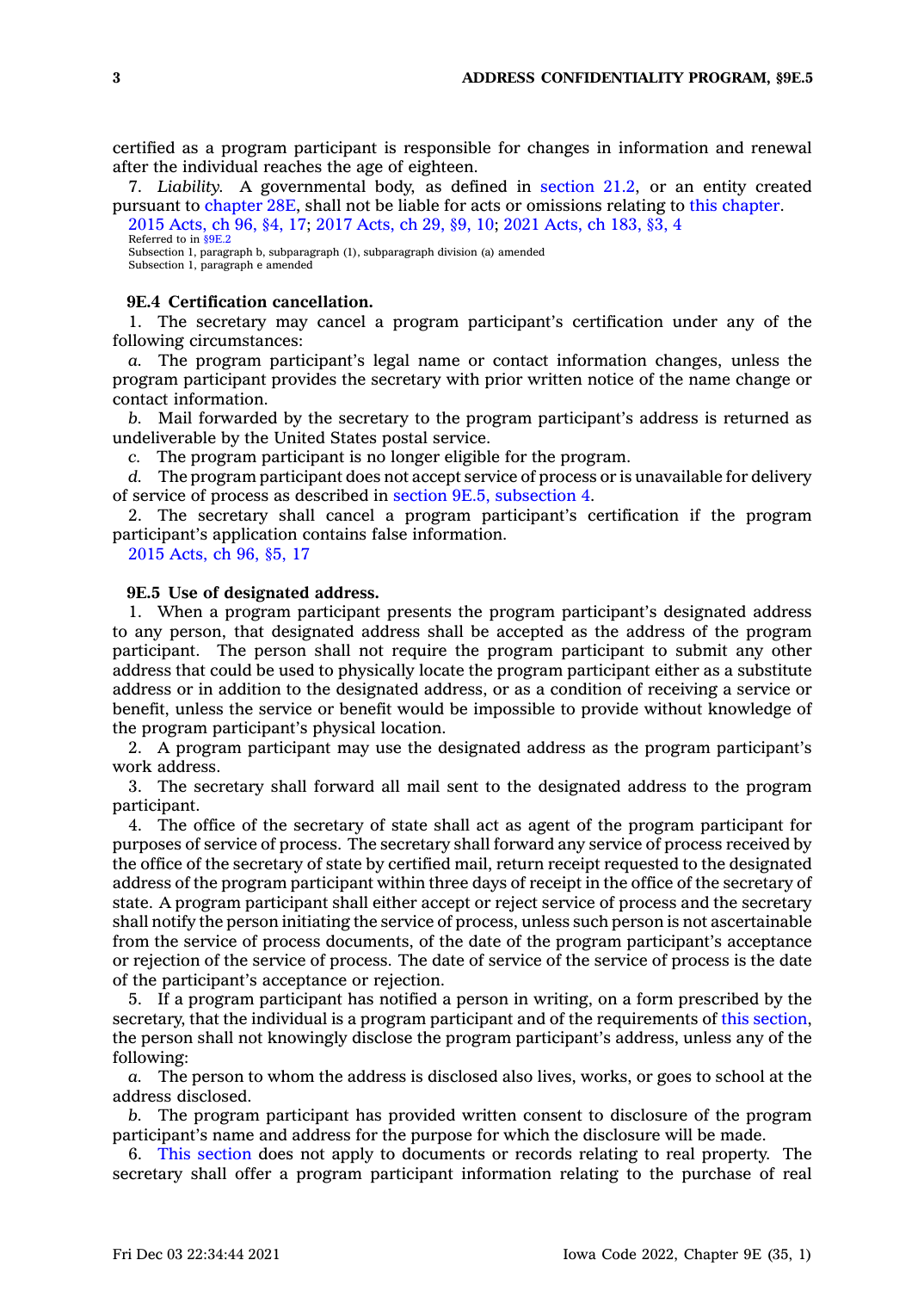property utilizing limited liability companies, trusts, or other legal entities in order to protect the participant's identity for purposes of this program when purchasing real property.

2015 [Acts,](https://www.legis.iowa.gov/docs/acts/2015/CH0096.pdf) ch 96, §6, 17 Referred to in [§9E.4](https://www.legis.iowa.gov/docs/code/9E.4.pdf), [9E.8](https://www.legis.iowa.gov/docs/code/9E.8.pdf)

# **9E.6 Voting by program participant —absentee ballot.**

1. *a.* A program participant who is an eligible elector may register to vote with the state commissioner of elections, pursuant to section 48A.8, [subsection](https://www.legis.iowa.gov/docs/code/48A.8.pdf) 1. The name, address, and telephone number of <sup>a</sup> program participant shall not be listed in the statewide voter registration system.

*b.* A program participant's voter registration shall not be open to challenge under [section](https://www.legis.iowa.gov/docs/code/48A.14.pdf) [48A.14](https://www.legis.iowa.gov/docs/code/48A.14.pdf) based on participation in the program and use of <sup>a</sup> designated address.

2. *a.* A program participant who is otherwise eligible to vote may annually register with the state commissioner of elections as an absentee voter. As soon as practicable before each election, the state commissioner of elections shall determine the precinct in which the residential address of the program participant is located and shall request and receive from the county commissioner of elections the ballot for that precinct and shall forward the absentee ballot to the program participant with the other materials for absentee balloting as required of the county commissioner of elections by [section](https://www.legis.iowa.gov/docs/code/53.8.pdf) 53.8.

*b.* The program participant shall complete the ballot and return it to the state commissioner of elections, who shall review the ballot in the manner provided by sections [53.18](https://www.legis.iowa.gov/docs/code/53.18.pdf) and [53.19](https://www.legis.iowa.gov/docs/code/53.19.pdf) if the return envelope is received in the state commissioner's office before the polls close on election day or is clearly postmarked by an officially authorized postal service or bears <sup>a</sup> postal service barcode traceable to <sup>a</sup> date of entry into the federal mail system not later than the day before the election, as provided in [section](https://www.legis.iowa.gov/docs/code/53.17A.pdf) 53.17A. If the materials comply with the requirements of [section](https://www.legis.iowa.gov/docs/code/53.18.pdf) 53.18, the materials shall be certified by the state commissioner of elections as the ballot of <sup>a</sup> program participant, and shall be forwarded to the appropriate county commissioner of elections for tabulation by the special voters precinct election board appointed pursuant to [section](https://www.legis.iowa.gov/docs/code/53.23.pdf) 53.23.

*c.* The state commissioner of elections, to the extent practicable, shall administer [this](https://www.legis.iowa.gov/docs/code/9E.6.pdf) [section](https://www.legis.iowa.gov/docs/code/9E.6.pdf) in accordance with the provisions of [chapters](https://www.legis.iowa.gov/docs/code//48A.pdf) 48A and [53](https://www.legis.iowa.gov/docs/code//53.pdf) applicable to county commissioners of elections.

3. *a.* An absentee ballot submitted by <sup>a</sup> program participant shall not be subject to <sup>a</sup> challenge under [section](https://www.legis.iowa.gov/docs/code/49.79.pdf) 49.79 or [53.31](https://www.legis.iowa.gov/docs/code/53.31.pdf) if the challenge is based on the voter's participation in the program and use of <sup>a</sup> designated address.

*b.* In an election contested pursuant to [chapter](https://www.legis.iowa.gov/docs/code//57.pdf) 57:

(1) The state commissioner of elections shall, upon the written request of <sup>a</sup> party to the contest, certify the eligibility of <sup>a</sup> program participant to vote or the validity of <sup>a</sup> program participant's absentee ballot. A written request submitted under this paragraph *"b"* must contain the voter identification number affixed to the program participant's absentee ballot.

(2) A deposition shall serve as testimony for <sup>a</sup> program participant. A court or tribunal trying the contest shall coordinate with the secretary to obtain <sup>a</sup> deposition from <sup>a</sup> program participant.

2015 [Acts,](https://www.legis.iowa.gov/docs/acts/2015/CH0096.pdf) ch 96, §7, 17; 2016 Acts, ch [1121,](https://www.legis.iowa.gov/docs/acts/2016/CH1121.pdf) §1, 2; 2021 [Acts,](https://www.legis.iowa.gov/docs/acts/2021/CH0012.pdf) ch 12, §1, 73 Referred to in [§9E.3,](https://www.legis.iowa.gov/docs/code/9E.3.pdf) [48A.8](https://www.legis.iowa.gov/docs/code/48A.8.pdf), [53.2](https://www.legis.iowa.gov/docs/code/53.2.pdf) Subsection 2, paragraph b amended

#### **9E.7 Confidentiality of information.**

1. *a.* Except as otherwise provided in [subsection](https://www.legis.iowa.gov/docs/code/9E.7.pdf) 2 and in [section](https://www.legis.iowa.gov/docs/code/9E.8.pdf) 9E.8, information collected, created, or maintained by the secretary related to applicants, eligible persons, and program participants is confidential unless otherwise ordered by <sup>a</sup> court or released by the lawful custodian of the records pursuant to state or federal law.

*b.* A program participant's name and address maintained by <sup>a</sup> local governmental body that is part of an ongoing investigation or inspection of an alleged health code, building code, fire code, or city ordinance violation allegedly committed by the program participant is confidential information.

2. Upon request from the department of public safety, the secretary may share